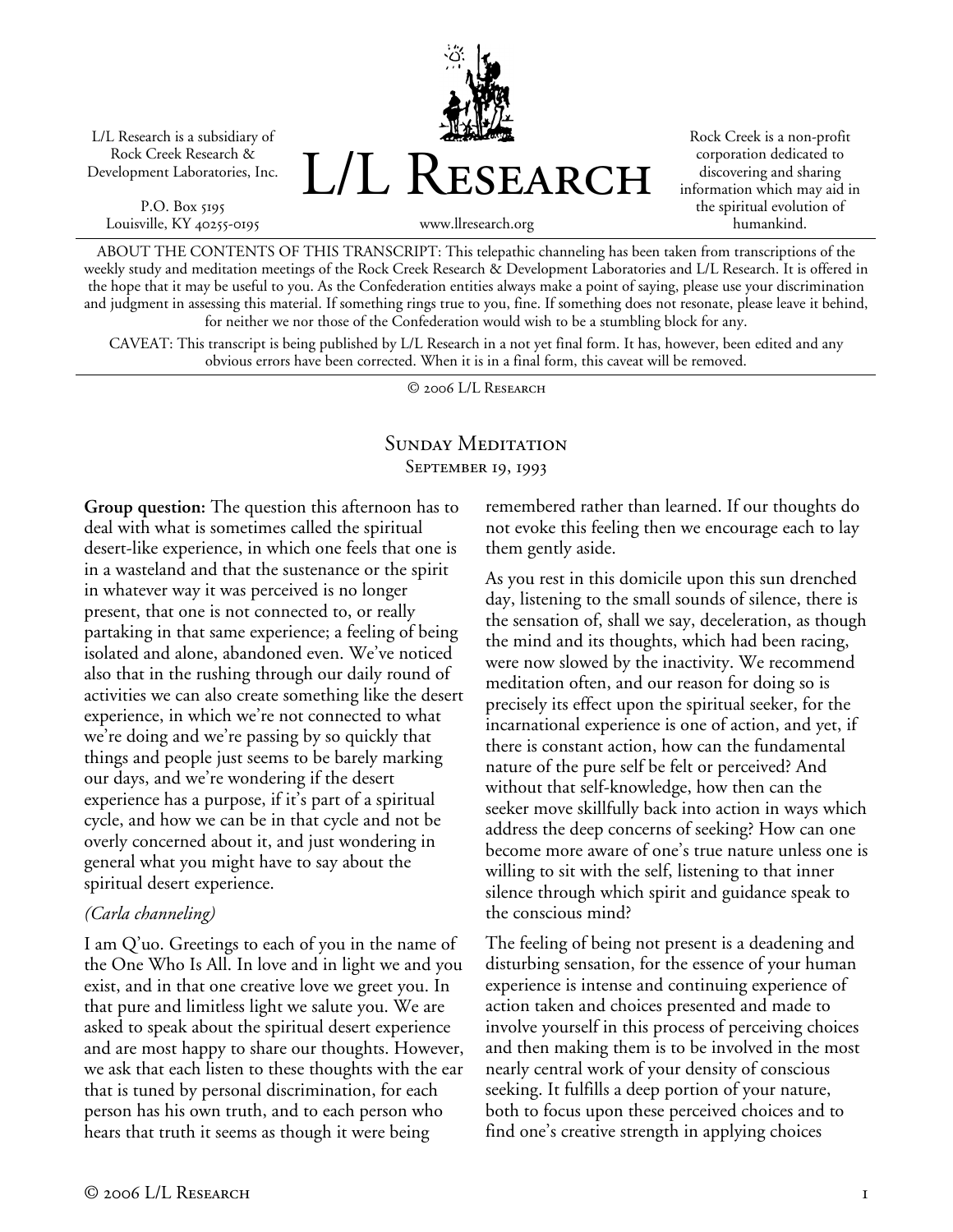already made. We say creative because this process of defining the self by its choices is peculiarly open to creative inspiration and insight.

When entities begin to feel hurried in the everyday life, there is the tendency to encourage within the self activities that numb the creative powers of perception. This is in order to avoid pain, for it is painful to spend the waking hours ceaselessly performing actions which the self feels are unimportant. Thusly, even when a meditation period is perceived by the self as being a failure because of an unremitting flow of inner noise, yet still the attempt to sit with the self and listen resensitizes the perceptions of self so that the self within feels stronger and more real. This in turn opens the inner door to the effect of that creative love which is the one great original Thought.

Thusly, one important way to approach the feeling of the spiritual desert experience is to place within the routines of each day those moments when the only goal is to sit with that inner reality and offer the self to the experience of being present with all that there is, for as you meditate you touch within that gate to eternal things, and the meditation becomes larger and larger until all the starry heavens dwell within the tiniest point of that meditative silence, and literally, the universe, the creation in totality, is tucked into the perception of self, and you are all that there is, and all that there is is part and parcel of your self.

For each of you perceives that he works upon the small self in the context of the day, the season, the moment, and these moments in the conscious mind seem to add up to a life too quickly experienced and are too soon over. When the self is feeling this disconnection, and the self feels less and less a portion of a beautiful creation, yet how to address the longing felt by one who does feel disconnected?

This instrument was speaking earlier of the feeling which her faith had given her within this spiritual desert experience, and we feel this is a good example of the ways seekers can use those choices already made. If one has the faith in one's previous perceptions and respects one's previous conclusions, this certainly aids materially in keeping an entity in balance. However, it is often that part of the desert experience is that one doubts and even rejects one's previous perceptions and feels to be—we correct this instrument—and feels itself to be stranded, having

no continuing beliefs. It is not that the pilgrim soul wishes to turn upon its past and rend it, but rather that the experience of the spiritual desert seems to openly and lucidly delineate a self which has been taken out of all previous patterns which comforted, so that there is in the truth seeking heart of the pilgrim the solemn and sure belief that all previous states were now left behind. When one's context is not respected and a new one must be built, then there is a true desert experience.

Let us address this state of perception in which previous truths, previous patterns and previous emotions concerning spirit have been left behind, and the seeking self must be invented entirely. What would you do if suddenly you were not the sex you are, or the nationality that you are, the intelligence that you perceive in yourself, or the kind of entity you perceive yourself to be? Would these definitions of self, shall we say, then become irrelevant, or would the seeker need to reinvent each of these ways of thinking about the self? We suggest that the reason qualities such as nationality, sexuality and type of character are valued and are a part of each person's web of perception is that they are fundamental building blocks of that milieu in which you have come to learn the lessons of love. These are not things you outgrow in third density. These are tools you use often in attempting to better perceive the day-to-day nature of your world.

Thusly, the first thing to avoid when feeling annihilated and full of desert times is the casual flinging away of identity. The small changes of everyday identifications of self are not unspiritual. These homely truths of self are portions of the self which has come to learn those things which are greater than any description of that which goes into them can possibly encompass. You use these building blocks, and many, many other, not simply to distinguish the self from others or each entity from another, but to do work in consciousness in which words are given burdens greater than words can bear. This is the reason poetry and music are so compelling to those sensitive to the freight that they do carry, for the common places within the life do not remain common when one is sitting with them in faith that there is that nature of self which is more than its circumstances or its expression.

In music, the tones create words which carry more feeling, more deep emotion than could be explained.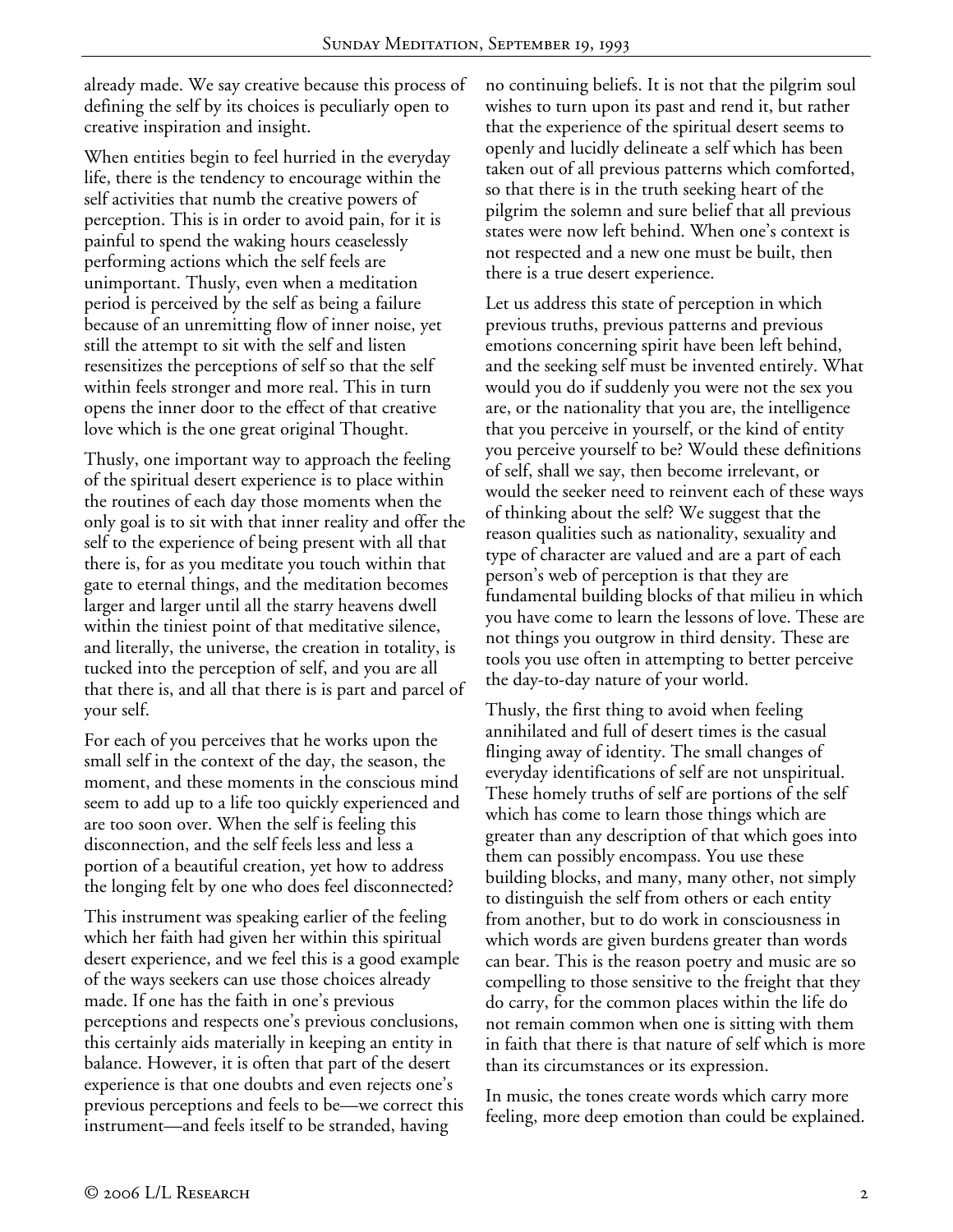In poetry, the words themselves are twisted together until they make a rope stronger in evocative truth than the words used to make the rope. And when two hearts touch, whether silently or with words, a commerce is achieved from self to self that far outstrips the power of expression, for you are within an illusion in which every possible means of distraction is purposefully placed to allow the full travel of free will to give the self who seeks the largest stage upon which to improvise.

We do not encourage walking away from the world of too much to do. Not for long, my friends, for this is the world into which you came to learn the lessons of love, and this is the incarnation which is your present opportunity to, shall we say, achieve a state of realization which transforms the everyday into that which rings true.

The key here is to respect this incarnation, to respect the times of celebration and the times of suffering, however they may be perceived. You came into this illusion because you wished for these complications and distractions, not to look at them and then turn aside and move out of the world necessarily, but rather to so orient the self that the limitless and unbounded truth that overflows each moment may in the present incarnation be encouraged to express the deeper and deeper nature of the self which transforms all the everyday experiences into those freighted with that precious burden of the immanence of love.

When you feel most trivial, most dry and most disconnected, there is the natural tendency to turn away, to fill the time or the mind with something which may distract and release one from the uncomfort, the discomfort. Yet, we do suggest that these feelings be respected, that the time may be well spent, when the self simply sits with these feelings and honors the self as it expresses itself in these sometimes hard or uncomfortable feelings and thoughts. For you are here not to feel good all the time, but to attempt more and more to know the truth of each thing which is perceived, and to honor that truth. The sitting, the meditating, the high and holy words and work, yes, these are truth, but true too is the poorly done, the mishandled, the tumbled, the messed up, as this instrument would say. In the dirt and grime and struggling of day-to-day living lies the most transcendent beauty, the deepest

passion, the most intense of perceptions of overarching infinity.

We therefore encourage each to continue in the desert times to hold in respect those positive frames of perception which temporarily seem to have been invalidated; but more than that holding of the past, to continue in a state of mind that does not contain the fear that this dry desert period will continue. If one may become fearless concerning one's state of mind so that discomfort is seen without fear, then the groundwork has been done for the present moment to touch the heart anew, so that that deep wisdom of the heart may transfigure the perceptive web and suddenly the self feels itself in green pastures, strengthened, straightened and strong once again.

We hope each may cultivate, not an indifference to the state of mind, but rather a willingness to appreciate the difficult times without asking that they be soon over …

## *(Side one of tape ends.)*

### *(Carla channeling)*

… *(inaudible)* is most fundamentally about respect. This incarnation is but a moment. You have treasure in your moments within this illusion. The unknowing of an incarnational experience is its most potent characteristic. Open your hearts without fear to these times and find yourself striding among the stars, yet still very much focused upon the daily life. You cannot do this by turning from the demands of the illusion, but in turning to them with love and without fear, for each perceives the nature as one who does work, and we say to you your first vocation is the creation and maintenance of your web of that which is true and that which is love.

We would at this time conclude through the instrument known as Jim. We thank this instrument and would leave it in love and light. We are those known to you as Q'uo.

### *(Jim channeling)*

I am Q'uo, and greet each again in love and in light through this instrument. At this time it is our privilege to offer ourselves in the attempt to speak to any further queries which those present have for us. Is there a query with which we may begin?

**Carla:** I guess what I didn't hear in the previous part was if you have—if you have any suggestions that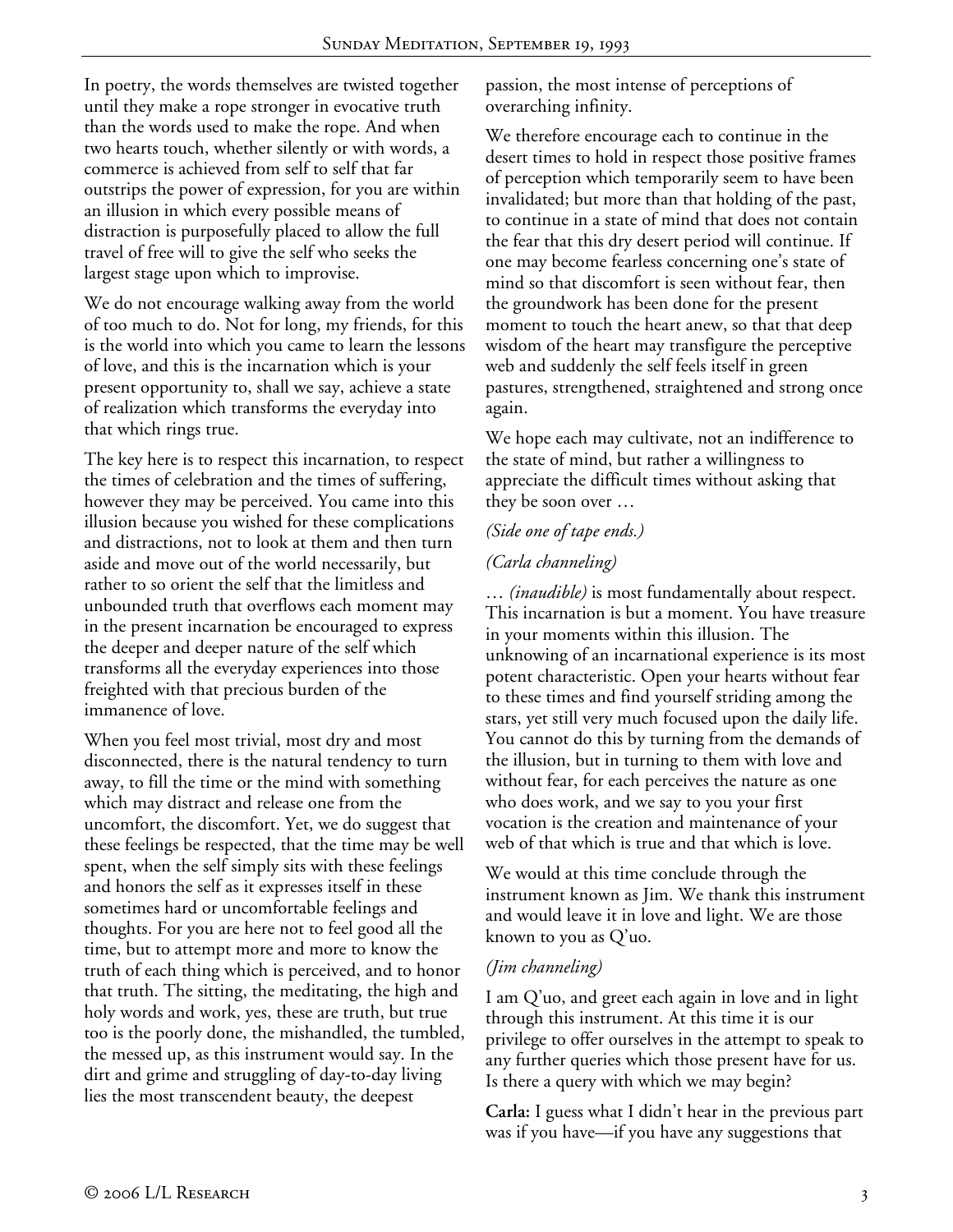you can use to refocus quickly if your mind is really bugged and really bothered.

I am Q'uo, and am aware of your query, my sister. Each seeker will have had experience with a variety of inspirational material, be it that of the written word, the spoken word, the words of music, or of the appreciation of paintings and the appreciation of the natural surroundings themselves which will have been helpful in focusing the essential quality of the spiritual journey for this seeker. Thus, any of these previous experiences, having been crystallized in a word, a picture, or any passage whatsoever may be recalled at those moments when it is felt that there is no center to the life, no fabric that holds all together. We would recommend that those most favored and inspirational passages be recalled at this time and utilized for the refocusing of the attention and the sharpening of that which has become diffused and depleted.

Is there a further query, my sister?

**Carla:** Yeah, on a completely different level. I had no awareness of time going past this time and I hear that click on the tape recorder and I just couldn't believe it. What was different about how you—was there anything different about the way you were working with me that I should ponder? Because I it was a little bit different as to how I experienced the contact.

I am Q'uo, and am aware of your query, my sister. We would refer you to that cycle of experience that you know as the cycle of the adept and remind you that there are portions of that cycle during which you are more able to practice your art, and it is during these favorable periods that you will find such practice less of an effort and more harmonious, shall we say. You will discover that the passage of time seems to be that which is rapid during such cyclical and enhanced periods.

Is there another query, my sister?

**Questioner:** One last one. I have heard from other channels, I've read in the spiritual literature of the New Age here and there that time is speeding up, that there's a difference in time. Do you think that there is a difference in time now, or do you think that there's a difference in people? Or is there a difference at all? Is it just what people always say?

I am Q'uo, and am aware of your query, my sister. We find that the measurement of your time periods is as it has always been. However, it is a phenomenon of your aging process that, as you continue to gain experience and years, that the passage of time seems to accelerate, for you have recorded in your memory much experience and are able to process that experience far more efficiently than when you were in the younger of your years and experience was more, it would seem, drawn out and the learning time progressed more slowly. Thus, we find the aging of your physical vehicles and the mental notation of that aging and gathering of experience to be the responsible factors in this perception.

Is there a further query, my sister?

**Carla:** No, Q'uo, and rub it in, why don't you? That's okay, that's okay. Thank you, Q'uo.

I am Q'uo, and we thank you, my sister, once again. Is there a further query at this time?

**Questioner:** I have a question, Q'uo, [on some feeling] that I remember. It seems that when I watch weather patterns—a storm, or when I feel wind blowing my hair around—it resonates with something in me, and I seem to be fascinated or riveted by it … very powerful. Are there some suggestions you can offer that I can ponder about this experience [so vividly observed]?

I am Q'uo, and am aware of your query, my brother. We again refer you to those younger years within this incarnation, during which there was a fascination with the patterns of weather as they move through your natural environment. There was an affinity for the natural elements and the activity that they brought as you were able to appreciate the effect that the patterns of weather brought to the environment about you. This effect was internalized in the changing of your own mental and emotional attitudes as the patterns of weather moved hither and yon. Thus, we would suggest that the continued fascination of these patterns in your experience harkens back to those earlier and more expansive years, that is, expansive in the growing sense of appreciation that was developing in your life pattern.

Is there a further query, my brother?

**Questioner:** No, not for now, Q'uo. I'd just like to thank you *(inaudible)*.

I am Q'uo, and we thank you, my brother. Is there another query?